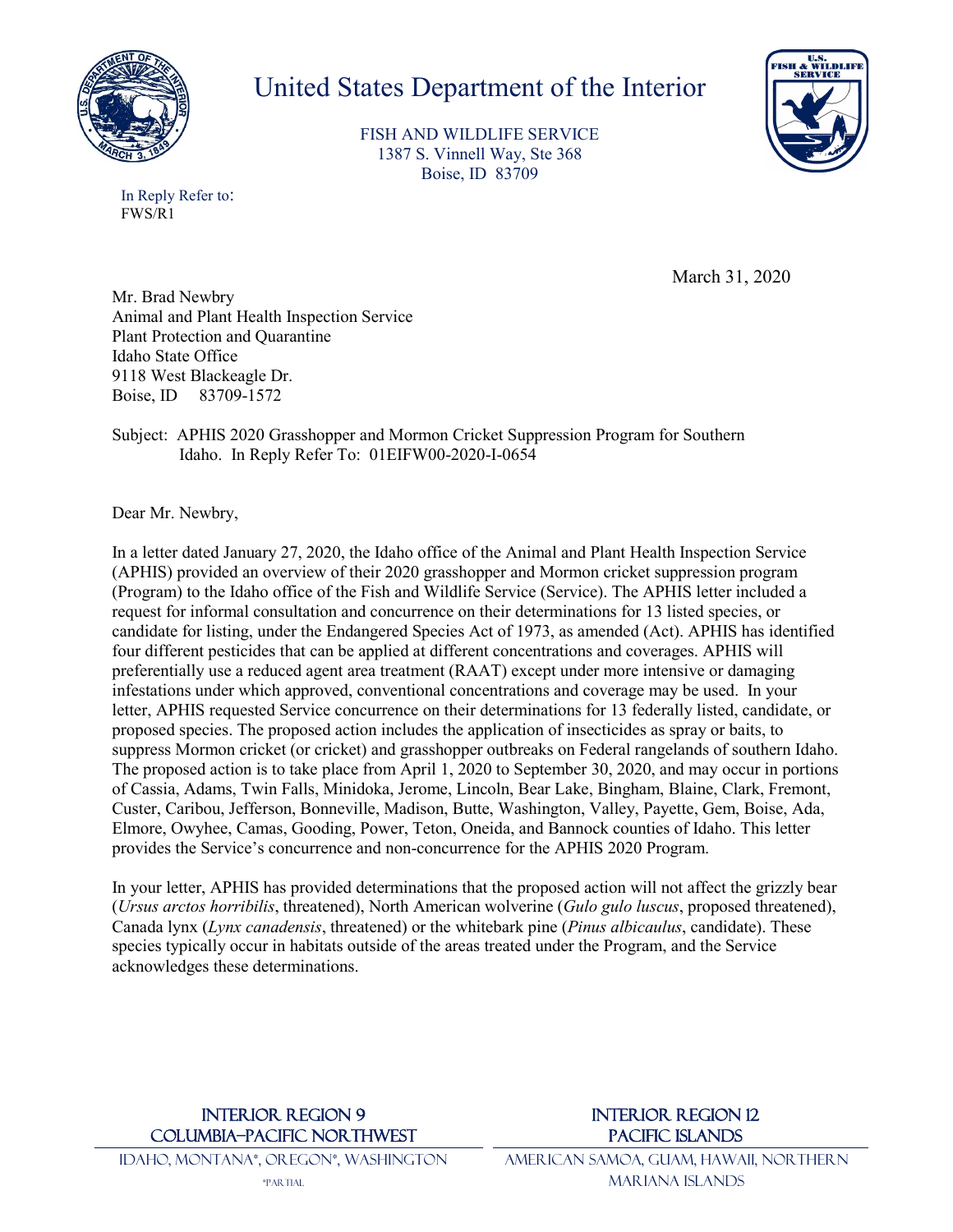Under the proposed action, APHIS has determined that the Program may effect, but is not likely to adversely affect (NLAA) the northern Idaho ground squirrel (*Spermophilus brunneus brunneus*, threatened), bull trout (*Salvelinus confluentus*, threatened), Ute ladies'-tresses (*Spiranthes diluvialis*, threatened), Snake River physa snail (*Haitia (Physa) natricina*, endangered), Bliss Rapids snail (*Taylorconcha serpenticola*, threatened), Banbury Springs limpet (*Idaholanx fresti*, formerly *Lanx sp*., endangered), Bruneau hot springsnail (*Pyrgulopsis bruneauensis*, endangered), the western yellow-billed cuckoo (*Coccyzus americanus*, threatened, western distinct population segment), and slickspot peppergrass (*Lepidium papilliferum*, threatened). These determinations are based on the identified avoidance measures (treatment buffer areas around known occurrences) APHIS has identified in carrying out the Program. APHIS has also concluded the effects of the proposed action will not adversely modify designated critical habitat for the bull trout or proposed critical habitat for the yellow-billed cuckoo or slickspot peppergrass, given the proposed treatment buffers assured around the designated and proposed critical habitat. For all species and critical habitat designations other than northern Idaho ground squirrel, this letter transmits the Service's concurrence on the above identified determinations for the Program as proposed. The Service does not concur with APHIS's "not likely to adversely affect" determination for the threatened northern Idaho ground squirrel since no protective or avoidance measures are provided in the proposed action. As described in the Assessment and proposed action, consultation for northern Idaho ground squirrels will be conducted on a case by case basis as needed. Please be advised that APHIS will need to allow for sufficient review time for any such consultation in advance of control activities to be conducted in or adjacent to (est. 300 meters, 984 ft) areas containing known northern Idaho ground squirrel locations.

On October 2, 2015, the Service removed the greater sage-grouse (*Centrocercus urophasianus*) from its list of candidate species, citing the species' extensive distribution, secure population levels, and the implementation of long-term and proactive conservation activities by the Service and its conservation partners. For the 2020 Program, APHIS will continue to utilize the guidance provided in the Bureau of Land Management (BLM) Instruction Memorandum No. 2016-115 and avoidance areas and measures as identified in IB ID-2018-014 to ensure the proposed action will minimize potential impacts to greater sage-grouse and important habitat areas used by that species.

On October 8, 2015, the Service determined that three additional species previously identified as candidates for listing, be removed from consideration for listing. These species included: the Columbia spotted frog (*Rana luteiventris*, Great Basin population), Goose Creek milkvetch (*Astragalus anserinus*), and the southern Idaho ground squirrel (*Urocitellus endemicus*). These species were removed from the candidate list for multiple reasons, which included long-term and proactive conservation activities by the Service and its conservation partners. The avoidance measures implemented by APHIS in carrying out the 2020 Program (Assessment, Table 3) are included among those proactive conservation activities and continuation of these measures will help ensure that listing is not warranted in the future. As proposed in the 2020 Program, APHIS is continuing to provide previously established avoidance measures, helping to ensure the long-term conservation benefits to these species. APHIS has identified protective measures for an additional 46 sensitive species and subspecies that are not currently listed nor candidates for listing, and these conservation efforts will help reduce the need to list these species in the future (Assessment, Table 4).

For protection of the bald eagle, APHIS will abide by the National Bald Eagle Management Guidelines. The Service acknowledges and supports the incorporation of these conservation measures into the Action.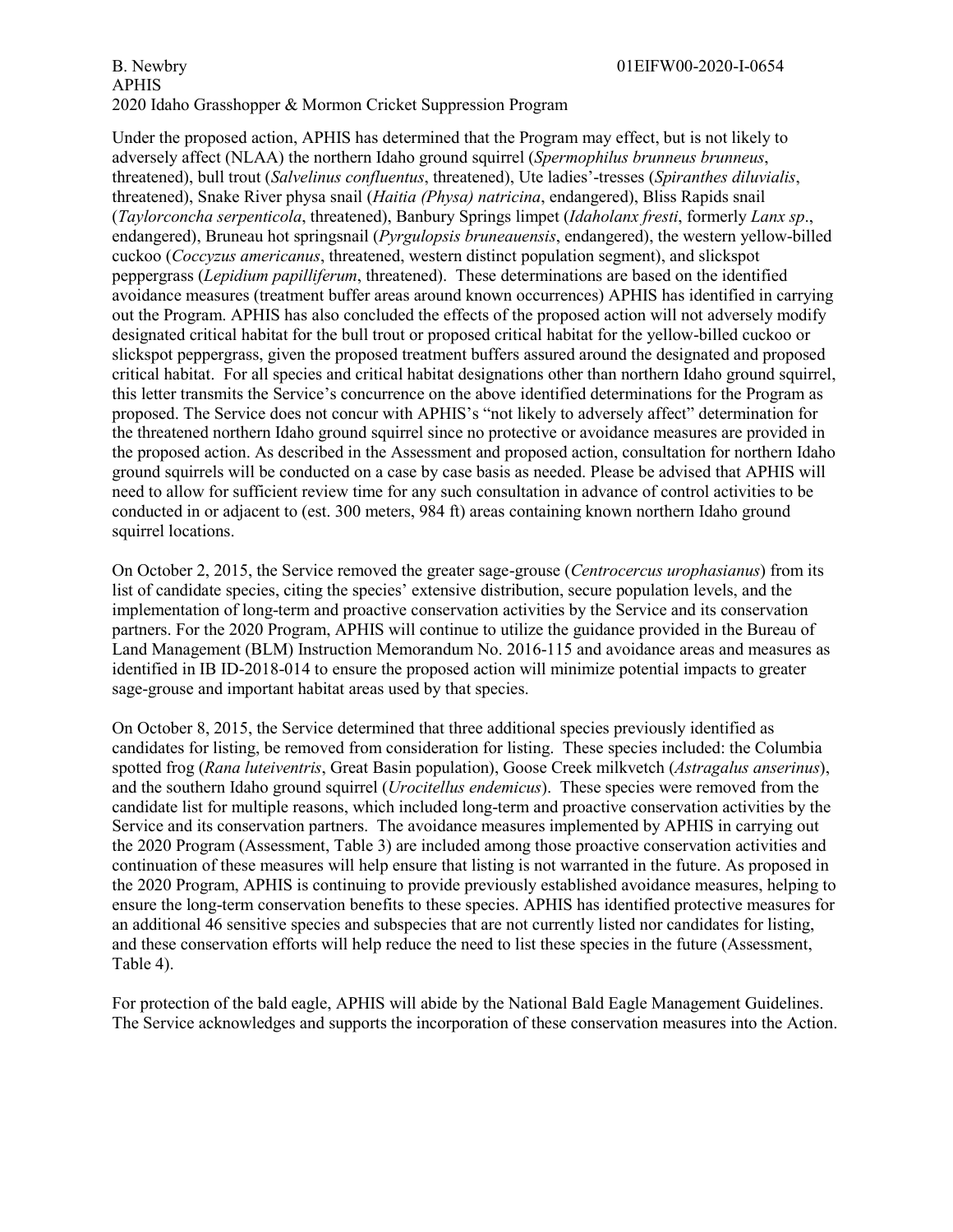#### B. Newbry 01EIFW00-2020-I-0654 APHIS 2020 Idaho Grasshopper & Mormon Cricket Suppression Program

### **Background and Proposed Action:**

As provided for by the Plant Protection Act, APHIS will conduct the Program on Federal rangeland in response to requests from the administering agency. Over the past two decades, most of the suppression in Idaho has been on lands administered by the Bureau of Land Management, with smaller amounts of National Forest Service lands. Over the previous 14 years APHIS has treated as much as 70,000 acres per year of Federal land for the suppression of grasshoppers and crickets in southern Idaho. From 2011 through 2018 total treatments were below 7,025 ac, but increased to greater than 46,000 ac in 2019. Under the 2020 Program, APHIS has included a new pesticide spray (Chlorantraniliprole/Prevathon®) and reinstituted the use of Carbaryl spray. The magnitude and location of outbreaks are not predictable, thus APHIS is providing assurances that its Program will not adversely affect federally listed species throughout the treatment area by providing no-treatment buffers around known occurrences or critical habitat. In the event that extreme outbreaks or other circumstances lead to consideration of treatment within the proposed buffers, this would result in an action not considered by the Service and would require reinitiation by APHIS to be covered under Section 7 of the Act.

The need for suppressing populations of crickets and grasshoppers are considered on a case-by-case basis. There is no specific population level that triggers APHIS participation. Minimum densities of three (3) crickets or eight (8) grasshoppers per square yard are required before a suppression action is considered. In response to a suppression request from land managers, APHIS determines if an outbreak has reached an economically or environmentally critical level. If so, an appropriate treatment is developed, taking into account additional site specific information.

Grasshopper treatments occur on rangeland within one mile of cropland. Past treatments of Mormon crickets have occurred up to ten miles from cropland. This extended range has been needed because the migratory propensity of Mormon crickets can lead to hazardous road conditions at a greater distance from cropland or other treatment areas. APHIS will only treat a treatment block once on an annual basis, repeat treatments are not conducted by APHIS during an outbreak season.

As described under the 2020 preferred action, the below identified pesticides will be applied at the Reduced Agent Area Treatment (RAAT) as treated bait (Carbaryl only) or via spray with active ingredient (a.i.). Representatives of the Idaho APHIS program have stated the RAAT coverage and concentrations would be used greater than 90 percent of the time. RAAT concentrations are as follows:

8.0 fluid ounces (0.25 lb a.i.) of Carbaryl ULV spray per acre; 10.0 pounds (0.20 lb a.i.) of 2% Carbaryl bait per acre; 4.0 fluid ounces (0.013 lb a.i.) Chlorantraniliprole spray per acre; 0.75 or 1.0 fluid ounce (0.012 lb a.i.) of Diflubenzuron (Dimilin) ULV spray per acre; 4.0 fluid ounces (0.31 lb a.i.) of Malathion ULV spray per acre.

While the above concentrations would be applied as the preferred alternative, APHIS is reserving the authority to utilize these pesticides at approved conventional rates and at full area coverage of an identified treatment block. These conventional concentrations and areas of application would be used under conditions of elevated infestation (undefined) and at the request of the land manager. The potential use of these conventional application rates provide flexibility for such infestations and are summarized below.

> 32.0 fluid ounces (0.5 lb a.i.) of Carbaryl ULV spray per acre; 10.0 pounds (0.5 lb a.i.) of 5% Carbaryl bait per acre;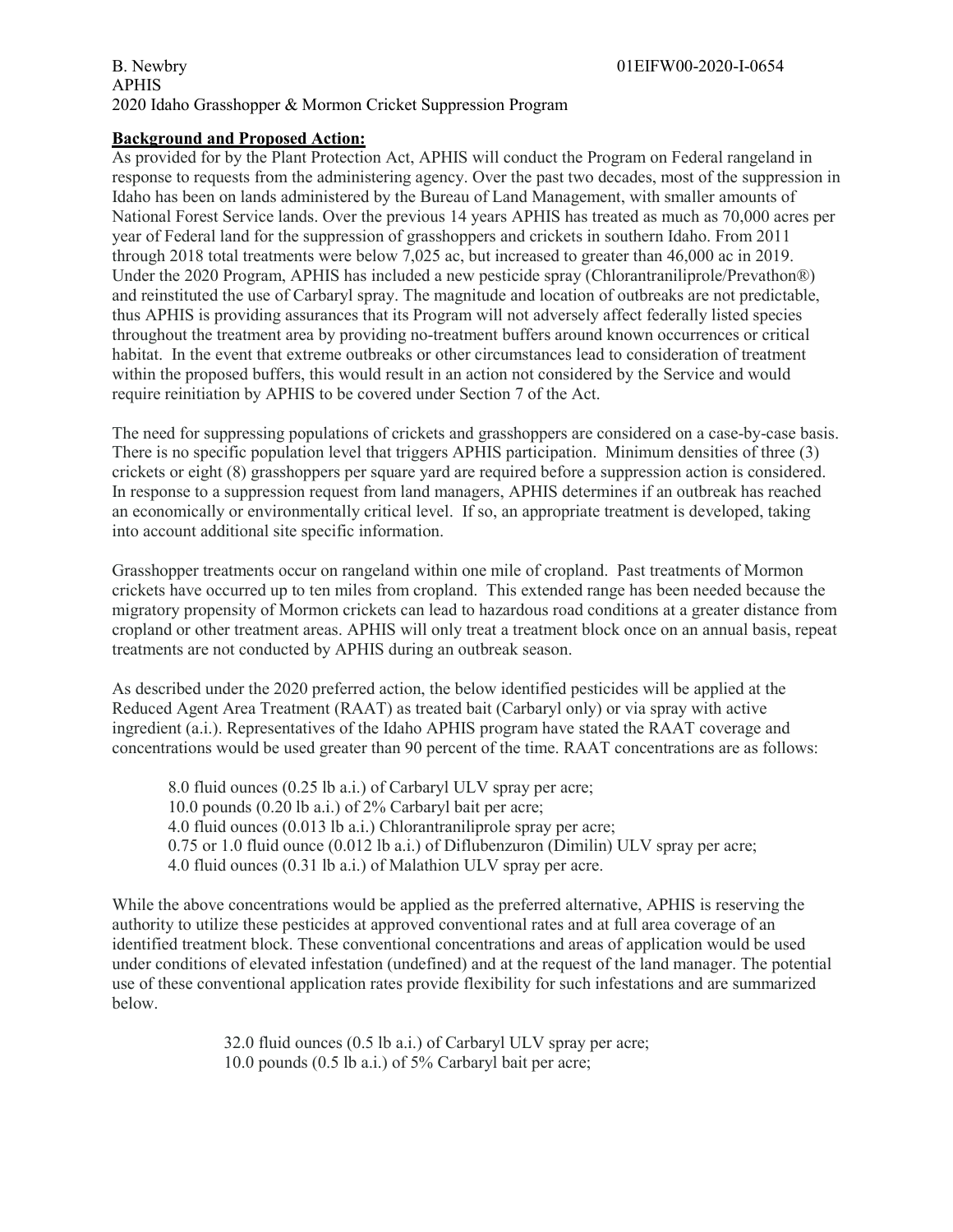32.0 fluid ounces (0.02 lb a.i.) of Chlorantraniliprole spray per acre; 31.0 fluid ounces (0.016 lb a.i.) of Diflubenzuron ULV spray per acre; 8.0 fluid ounces (0.62 lb a.i.) of Malathion ULV spray per acre.

Although 0.20 lb a.i. of Carbaryl bait is sufficient for suppression of some species of grasshoppers in some situations, the Mormon cricket populations encountered in past Idaho outbreaks have required the 0.50 lb a.i. rate of application to be effective. Ground applications of bait was typically (RAAT) made to no more than 75% of the land area within any specific treatment block. Ground applications are normally made to existing roadsides and trail sides, but might be made off-road or off-trail with the concurrence of land managers, and can include aerial application.

Under the RAAT preferred alternative all of the identified spray applications, Malathion, Carbaryl, Chlorantraniliprole, and Diflubenzuron, is reduced to concentrations below that approved for use per the pesticide labels or as described and analyzed in the APHIS 2019 Rangeland Grasshopper and Mormon Cricket Suppression Program, Final Environmental Impact Statement. In addition, under the preferred RAAT applications both baits and sprays will be made to no more than 75% of the land area within any specific treatment block. However, APHIS may periodically use applications of baits and sprays at conventional, non-RAAT, applications as detailed above.

Diflubenzuron (Dimilin) is a growth regulator of insect larvae. It disrupts the production of chitin and thus the molting/development process of insect larvae. Diflubenzuron remains the pesticide of choice for this program given its low toxicity to vertebrates. However, Diflubenzuron must be applied when target insects are in subadult life stages to be effective. By contrast, Malathion, Carbaryl, and Chlorantrantaniliprole target components of the central nervous system, and thus are not limited to the target species life history stage. Use of Malathion spray is the option of last resort, and was last used in the Idaho Program in 1999. The use of Carbaryl spray was discontinued as a preferred alternative prior to 2010, but is being reintroduced as a possible treatment in 2020. Chlorantraniliprole spray has never been used or proposed for use in Idaho previous to this 2020 Program proposal.

APHIS Directive 5640.1 commits APHIS to a policy of monitoring the effects of Federal programs on the environment. Environmental monitoring includes such activities as checking to make sure the insecticides are applied in accordance with the labels and that sensitive sites and organisms are protected. APHIS will conduct post-treatment assessments to determine if any non-target impacts may be attributed to the treatments. Observers will monitor wildlife, including migratory birds, to determine if any mortality or unusual behaviors are exhibited. To date, APHIS indicates that thirty years of post-treatment monitoring has identified some impacts to non-target insects. Impacts to other non-target species have not been identified.

APHIS will employ the measures listed in Table 1 of the Assessment (summarized in Table 1 below) to insure listed species are avoided. Additional assessments will be made of all potential treatment blocks and in conjunction with land managers. Where warranted, and in coordination with land managers, APHIS may impose more stringent protective measures based on information provided by land managers and the site-specific assessments of potential treatment blocks.

Identification of listed and sensitive species and habitats are accomplished prior to treatment using a combination of the Idaho Department of Fish and Game's, Idaho Fish and Wildlife Information System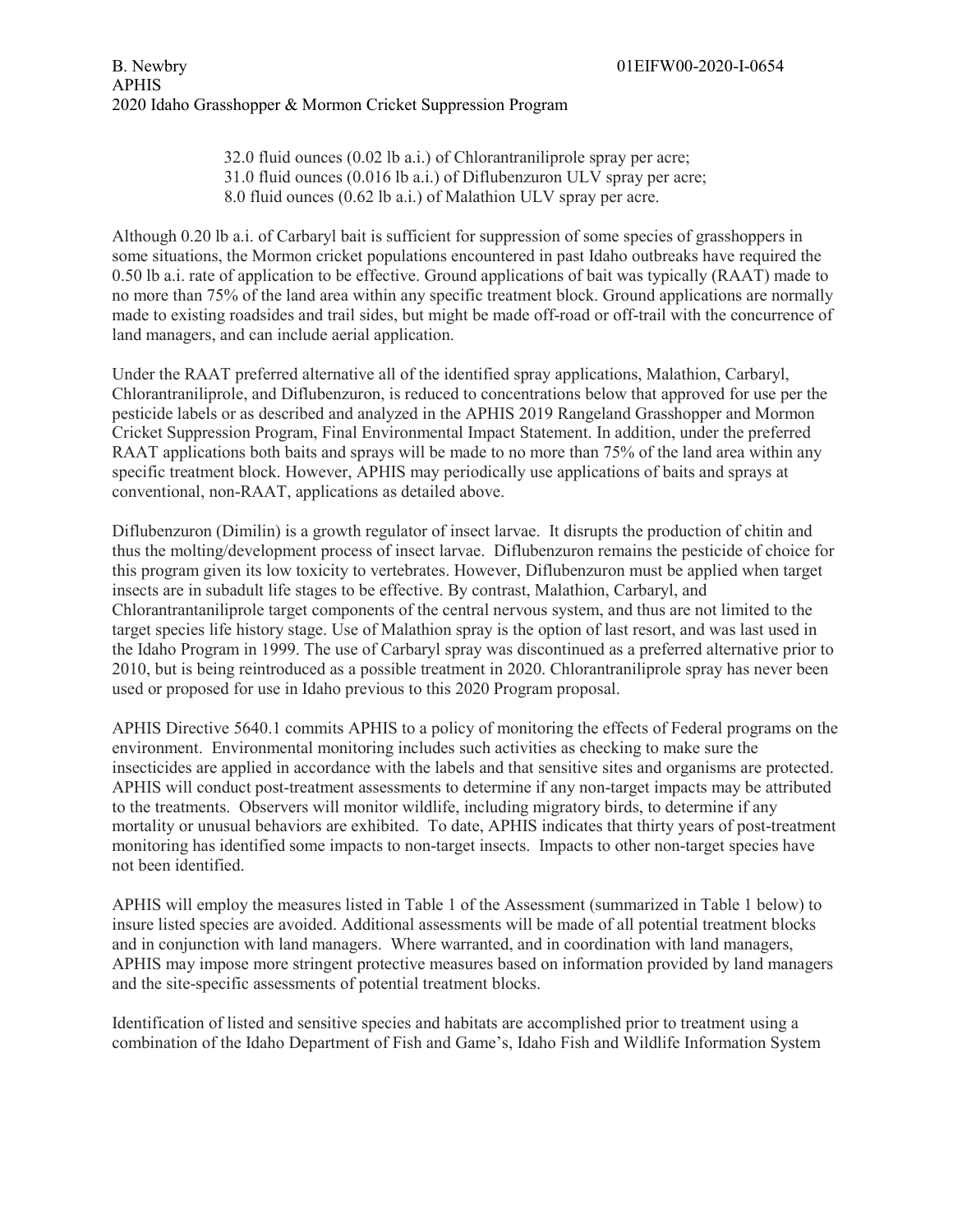(IFWIS); information from local BLM and Forest Service biologists; and information from pre-treatment field investigations by APHIS staff.

**Table 1. Federally listed species and avoidance measures proposed under the Action for the 2020 APHIS Program, and Service rationale for concurrence. Abbreviations: T: threatened, P: proposed, E: endangered, C: candidate, NE: no effect, NLAA: not likely to adversely affect. Rationales: 1: avoidance of occupied habitat or critical habitat, 2: enter formal consultation as needed (see Concurrence section below), 3: Program activities not anticipated to occur in occupied habitat; Service acknowledgement of applicant's no effect determination.**

| Listed Species &            |               | <b>APHIS</b>  | Proposed Protective & Mitigation                    | Rationale |
|-----------------------------|---------------|---------------|-----------------------------------------------------|-----------|
|                             |               |               |                                                     |           |
| <b>Federal Status</b>       |               | Determination | Measures                                            | (above)   |
| Grizzly bear                | T             | <b>NE</b>     | APHIS Program will not be conducted                 | 3         |
| North American              | PT            |               | in occupied habitat.                                |           |
| wolverine                   |               |               |                                                     |           |
| Whitebark pine              | $\mathcal{C}$ |               |                                                     |           |
| Canada lynx                 | T             |               |                                                     |           |
| Ute ladies' tresses         | T             | <b>NLAA</b>   | No aerial spraying of listed pesticides             | 1, 2      |
| Slickspot peppergrass       | $\mathbf T$   |               | within 3 miles of known populations.                |           |
| <b>Bull</b> trout           | T             | <b>NLAA</b>   | Employ 0.5-mile buffer around                       | 1, 2      |
| Banbury Springs limpet E    |               |               | occupied habitat for the use of                     |           |
| <b>Bliss Rapids snail</b>   | T             |               | Carbaryl, Malathion, Diflubenzuron, or              |           |
| Bruneau hot springsnail E   |               |               | Chlorantraniliprole spray <sup>1</sup> ; employ 500 |           |
| Snake River physa           | E             |               | ft buffer for application of Carbaryl               |           |
|                             |               |               | baits.                                              |           |
| Northern Idaho ground       | T             | <b>NLAA</b>   | APHIS to consult as needed. No                      | 3, 2      |
| squirrel                    |               |               | concurrence provided for this species               |           |
|                             |               |               | for the 2020 Program.                               |           |
| Yellow-billed cuckoo        | T             | <b>NLAA</b>   | Employ 500 ft treatment buffer from                 | 1, 2      |
|                             |               |               | edge of riparian habitats if employing              |           |
|                             |               |               | Carbaryl bait; employ 1,000 ft                      |           |
|                             |               |               | treatment buffer if employing Carbaryl,             |           |
|                             |               |               | Diflubenzuron, Chlorantraniliprole, or              |           |
|                             |               |               | Malathion spray.                                    |           |
| Bull trout critical habitat |               |               | Employ 0.5-mile buffer around                       | 1, 2      |
| (designated)                |               |               | designated critical habitat for the use of          |           |
|                             |               |               | Malathion, Chlorantraniliprole, or                  |           |
|                             |               |               | Diflubenzuron Spray <sup>1</sup> ; employ 500 ft    |           |
|                             |               |               | buffer for application of Carbaryl baits.           |           |
| Yellow-billed cuckoo        |               |               | Employ 500 ft treatment buffer from                 | 1, 2      |
| proposed critical habitat   |               |               | edge of riparian habitats if employing              |           |
|                             |               |               | Carbaryl bait and 1,000 ft treatment                |           |
|                             |               |               | buffer if employing Diflubenzuron,                  |           |
|                             |               |               | Chlorantraniliprole, or Malathion spray             |           |
|                             |               |               | from edge of proposed critical habitats.            |           |
|                             |               |               |                                                     |           |
| Slickspot peppergrass       |               |               | No aerial spraying within 3 miles of                | 1, 2      |
| proposed critical habitat   |               |               | known populations.                                  |           |

<sup>1</sup>: For all pesticide spray application, APHIS prescribes to the 2015 Treatment Guidelines which restricts application when: 1) wind velocity exceeds 10 mph, 2) during rain-fall or when rain imminent, 3) dew is present over large area of treatment block, 4) existing air turbulence could affect spray deposition, or 4) temperature inversions affect deposition onto the treated ground area.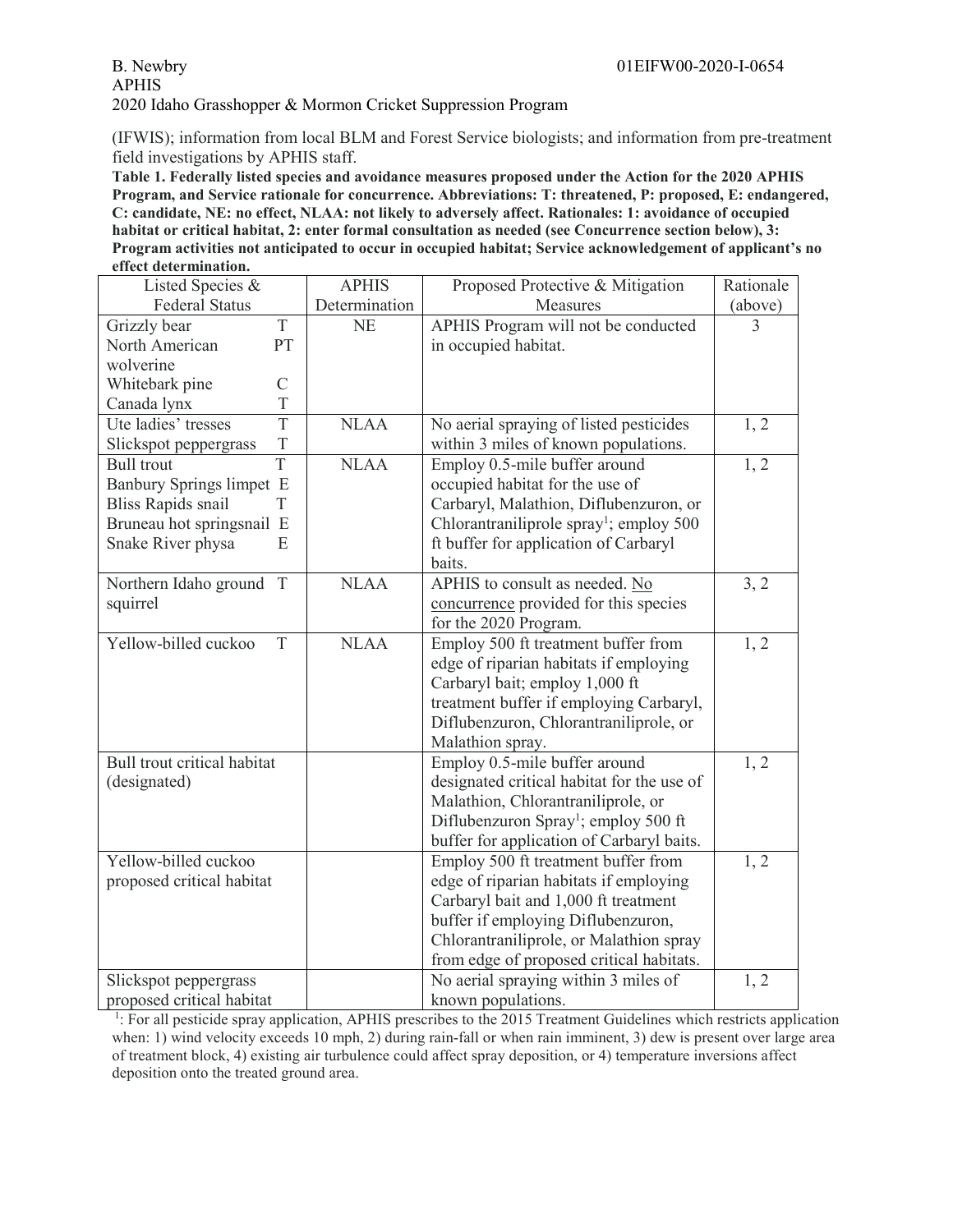## B. Newbry 01EIFW00-2020-I-0654 APHIS 2020 Idaho Grasshopper & Mormon Cricket Suppression Program

## **Concurrence**

For all species addressed in this consultation, APHIS will implement the following avoidance measures, as provided in their proposed action, to ensure the Action will not adversely affect listed, proposed, or candidate species or adversely modify their critical habitat. If APHIS determines there is a need to treat areas within the stated buffers or for species not specifically addressed in this consultation (e.g., northern Idaho ground squirrel), then they will enter into formal consultation with the Service prior to treatment. The below avoidance measures apply to all APHIS treatments for the Idaho Program at both conventional as well as RAAT applications.

APHIS has determined that Malathion and Carbaryl are moderately to very highly toxic to bull trout, Bliss Rapids snail, Banbury Springs limpet, Bruneau hot springsnail, and Snake River physa, while Chlorantraniliprole and Diflubenzuron are low to slightly toxic (respectively) to these species. Improper application could result in direct and indirect effects including mortality and harm, reduced prey availability, and lowered reproductive success. As proposed, APHIS will implement the following protective measures to avoid direct and indirect effects.

- 1) APHIS will not apply Diflubenzuron, Chlorantraniliprole, Carbaryl, or Malathion sprays within 0.5 miles of all known or potentially occupied habitats.
- 2) APHIS will not use Carbaryl bait within 500 feet of all known or potentially occupied habitats.

Based on these avoidance measures, any concentration of pesticides that may incidentally enter the buffer areas is anticipated to be so small as to have no measurable adverse effect. Given the proposed avoidance measures and likely insignificant effects, the Service concurs that the Program is not likely to adversely affect bull trout, Bliss Rapids snail, Banbury Springs limpet, Bruneau hot springsnail, or Snake River physa.

Given APHIS will provide the above buffers (0.5 miles for spray and 500 ft for baits) to all designated bull trout critical habitat, the Service has determined that designated critical habitat for bull trout will not be adversely modified.

APHIS has determined that Malathion has a high to moderate toxicity, Carbaryl has a moderate to low toxicity, and Chlorantraniliprole and Diflubenzuron have a low toxicity to the yellow-billed cuckoo. Improper application could result in direct as well as indirect effects including mortality and harm, reduced prey availability, and lowered reproductive success. As proposed, APHIS will implement the following protective measures to avoid direct and indirect effects.

- 1) APHIS will maintain a 500 ft treatment buffer from the edge of riparian zones containing cottonwood/willow habitats when applying Carbaryl bait, and a 1,000 ft treatment buffer when applying Diflubenzuron, Chlorantraniliprole, Carbaryl, or Malathion sprays;
- 2) For all yellow-billed cuckoo proposed critical habitat, APHIS will maintain a 500 ft treatment buffer when applying Carbaryl bait, and a 1,000 ft treatment buffer when applying Diflubenzuron, Chlorantraniliprole, Carbaryl, or Malathion sprays.

Based on these avoidance measures, any concentration of pesticides that may incidentally enter the buffered areas is anticipated to be so small as to have no measurable adverse effect. Given the proposed avoidance measures and likely insignificant effects, the Service concurs that the Program is not likely to adversely affect yellow-billed cuckoo. In addition, based on the proposed avoidance measures, the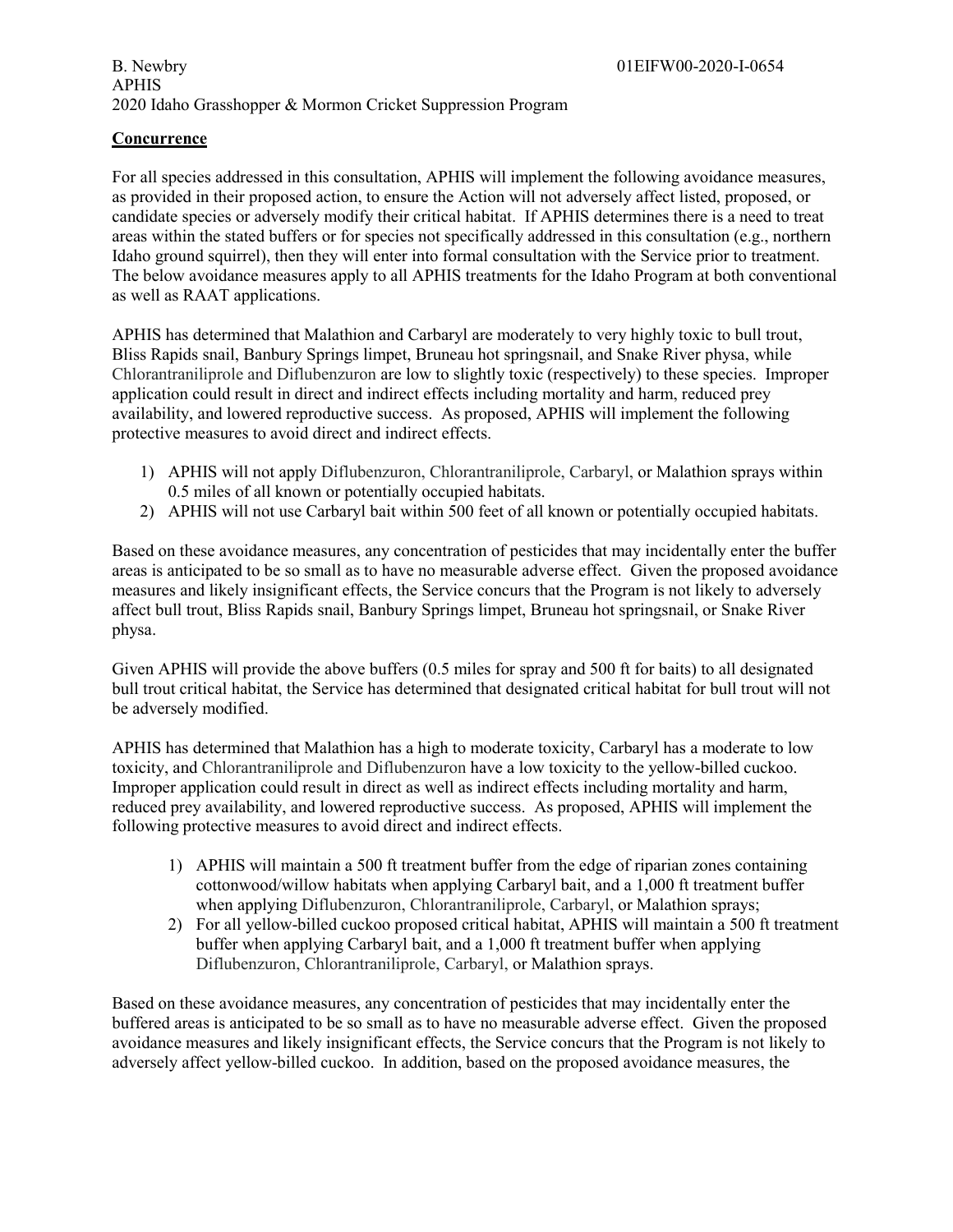Service has determined that proposed critical habitat for yellow-billed cuckoo will not be adversely modified.

APHIS has determined that Malathion, Carbaryl, Chlorantraniliprole, and Diflubenzuron all have low toxicity to Ute ladies' tresses and slickspot peppergrass. Improper application could result in indirect effects including loss of important pollinators. Therefore, APHIS will implement the following protective measures to avoid indirect effects to potential pollinators adjacent to occupied habitats.

- 1) To avoid exposing pollinators to aerial drift, APHIS will not conduct aerial spraying of Diflubenzuron, Chlorantraniliprole, Carbaryl, or Malathion sprays within three (3) miles of all known populations of Ute ladies' tresses or slickspot peppergrass;
- 2) For slickspot peppergrass, APHIS has also agreed to provide the above treatment buffer (3 miles) to all proposed critical habitat.

Based on this protective measure, any concentration of pesticides that may incidentally enter the buffer or adjacent areas is anticipated to be so small as to have no measurable adverse effect to non-target pollinators. Given the proposed avoidance measures and likely insignificant effects, the Service concurs that the Program is not likely to adversely affect the Ute ladies' tresses or the slickspot peppergrass. Based on the proposed buffer around proposed critical habitat for the slickspot peppergrass, the Service has determined that proposed critical habitat will not be adversely modified.

For the northern Idaho ground squirrel, APHIS has determined that Carbaryl and Malathion are moderately and highly toxic (respectively), while both Diflubenzuron and Chlorantraniliprole are of low toxicity. APHIS regards treatments under the Program as not likely to occur in areas occupied by this species, however it has not provided avoidance measures that would avoid or minimize impacts. Given this, the Service cannot concur with their determination of "not likely to adversely affect". However, APHIS has provided assurances in their Assessment that they will consult with the Service prior to any proposed suppression activities they conduct in or near areas that contain this species. Please be advised that APHIS will need to allow for sufficient review time for any such consultation in advance of control activities.

## **Collaboration with State, Private, and Other Government Agencies**

To help reduce impacts of grasshoppers and crickets on state and private lands, the Idaho State Department of Agriculture (ISDA) implements an independent suppression program. The ISDA suppression program includes distribution of Carbaryl baits to private land owners upon request, but with requirements that those parties utilize these pesticides in accordance with label restrictions. The distribution of these pesticides to second and third parties contributes to the Service's uncertainty that adequate precautions will be exercised in areas containing federally listed or sensitive species. For example, label instructions for Carbaryl baits do not provide for a buffer to aquatic habitats containing sensitive species, as are provided in the APHIS Program. Rather, label instructions only require that the pesticide not be applied directly to water. Such applications may cause adverse effects to protected aquatic species such as bull trout or sensitive species such as the Columbia spotted frog, which are highly sensitive to Carbaryl toxicity.

The concurrences provided in this consultation apply only to the proposed action conducted by APHIS as described. It does not cover similar grasshopper and/or cricket control or suppression efforts carried out by the State of Idaho, and no incidental take of federally listed species is provided for the State of Idaho control/suppression program. Only those activities carried out by APHIS, as described in your request for